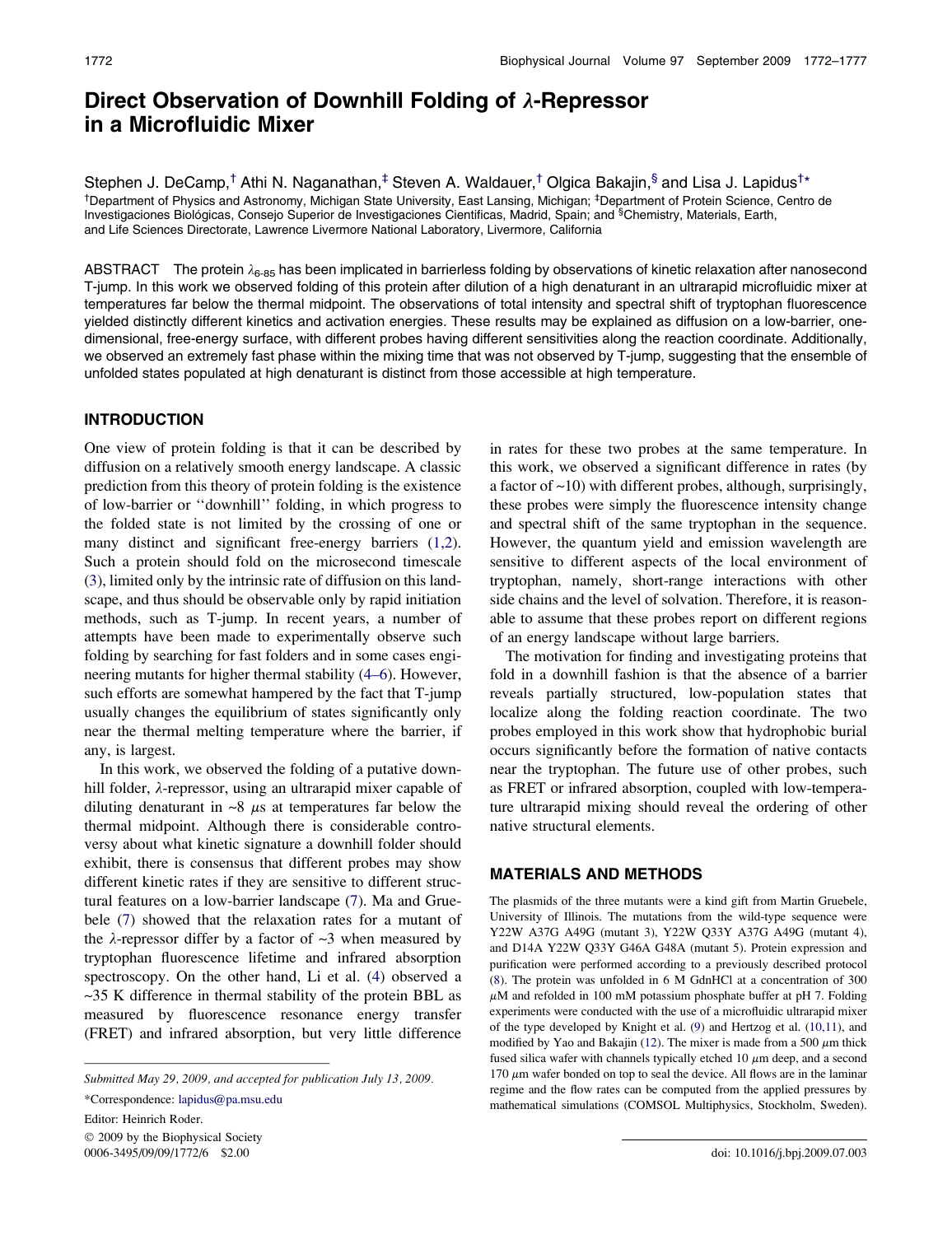<span id="page-1-0"></span>Fluorescence changes can be observed at various times beyond mixing from  $\sim$ 8 to 1500  $\mu$ s using the same confocal instrument described by Lapidus et al. ([13\)](#page-5-0) with a new charge-coupled device camera (iDus 420A-BU; Andor Technology, South Windsor, CT) that has significantly improved quantum efficiency in the UV. The temperature of the mixing chip and all solutions is raised or lowered by an aluminum manifold in contact with two thermoelectric devices (CH-77-1.0-0.8; TE Technology, Traverse City, MI) and controlled to within 0.005°C by a temperature controller (model 1600; TE Technology). The aluminum manifold was anodized and coated with parylene to prevent dissolution of aluminum salts by the buffered solutions. The mixing time can be measured by fluorescence quenching of N-acetyltryptophan amide (NATA) by 400 mM KI (see *inset* to [Fig. 2](#page-3-0)  $c$ ) and is 8  $\mu$ s for a flow rate of 1 m/s as calculated by a previously described method ([12\)](#page-5-0).

One-dimensional (1D), free-energy surface projections were calculated using the method described by Naganathan et al. ([14\)](#page-5-0). Briefly, this phenomenological model uses nativeness (the probability of finding a residue in native conformation) as the reaction coordinate. The conformational entropy functional  $(\Delta S_{\text{conf}})$  arises from a simple mix of native and nonnative microcanonical ensembles, whereas the stabilization energy  $(\Delta H)$  is assumed to decay exponentially along the reaction coordinate. The magnitude of the exponent to the stabilization energy  $(\kappa_{\Delta H})$  determines the barrier height to folding. The heat capacity functional  $(\Delta C_p)$  that accounts for solvation effects is assumed to have the same curvature as the energy  $(\kappa_{\Delta C_p} = \kappa_{\Delta H})$ . The three functionals (entropy, energy, and heat capacity) all scale with protein size  $(N)$ , and the final free-energy surface at every temperature T is calculated directly from the Gibbs-Helmholtz relation. The relaxation rates on these free-energy surfaces were computed using the matrix method of diffusive kinetics described by Lapidus et al. ([15\)](#page-5-0) assuming a temperature-dependent diffusion coefficient given by  $D_{\text{eff}} = (k_0/N) \exp((-E_{a, \text{res}}N/R)(1/T - 1/333))$ , where  $E_{a, \text{res}}$  is the activation energy per residue, and  $k_0$  is a preexponent. For the analysis described below, the cost in conformational entropy per residue and the heat capacity change per residue were fixed to the empirical values of 16.5 J/(mol.K) (at 385 K) and 58 J/(mol.K), respectively [\(16](#page-5-0)). The final fitted parameters are the stabilization energy per residue at 385 K ( $= 6.5$  kJ/mol), its curvature  $(\kappa_{\Delta H} = 1.9)$ ,  $E_{a, \text{res}}$  (0.4 kJ/mol), and  $k_0$  (1.8  $\times$  10<sup>5</sup> s<sup>-1</sup>). The first two fitted parameters together with the fixed empirical terms determine the thermodynamics of the system (barrier height and stability), whereas the dynamics is determined solely by the latter two fitted parameters. The kinetic relaxations after a rapid change in landscape due to T-jump or mixing were fit to either one or two exponentials.

### RESULTS AND DISCUSSION

For this work we selected three mutants of the  $\lambda$ -repressor fragment  $\lambda_{6-85}$  created by Gruebele and co-workers, as described in Table 1. These mutants span the range of thermal stabilities and folding rates observed for this protein ([8\)](#page-5-0). One of these mutants (mutant 5) has been shown to exhibit biphasic unfolding kinetics, an ''activated'' rate that reflects transition over a small free-energy barrier and a ''molecular'' rate that reflects diffusion on a rough energy landscape without a significant barrier ([17\)](#page-5-0). It has also been the subject of numerous computational studies ([14,18–20](#page-5-0)).

Equilibrium fluorescence spectra for all three mutants were recorded at temperatures between 278 and 363 K, and the equilibrium folding transition determined by both total intensity and wavelength maximum of the spectral peak. Because the quantum yield of tryptophan fluorescence has a strong intrinsic temperature dependence, the total intensity between 300 and 450 nm was normalized by a measurement of NATA at the same temperature. [Fig. 1](#page-2-0) shows these two signals scaled on different axes for mutant 5. The midpoint temperatures for each signal for all three mutants are given in Table 1. Although the  $T<sub>m</sub>$  values for both fluorescence probes are quite close for all three mutants, there is a significant discrepancy with  $T_m$  measured by Yang and Gruebele by circular dichroism (CD) for mutants 4 and 5 ([8\)](#page-5-0).

Folding was observed after mixing by two methods: 1), the total intensity of light between 300 and 400 nm was recorded ([Fig. 2](#page-3-0) a) at various times after mixing and normalized by the same sample mixed into 6 M GdnHCl to correct for optical effects due to defects in the chip or diffusional broadening of the jet ([Fig. 2](#page-3-0)  $c$ ); and 2), the fluorescence spectrum between 300 and 450 nm was recorded (Fig.  $2 b$ ) and spectra were globally analyzed using singular value decomposition (SVD). The first SVD component (black lines in [Fig. 2](#page-3-0), d and e) represents the average fluorescence spectrum over all times and exhibits kinetics similar to that measured by method 1, but it is not well normalized for optical or chip effects and therefore is not used. The second SVD compo-nent (red lines in [Fig. 2](#page-3-0),  $d$  and  $e$ ) represents the spectral shift to lower wavelengths as folding progresses.

There is considerable complexity in the trends of the folding kinetics for each mutant, but we can summarize the observations with the following points:

- 1. For all mutants at all temperatures, the kinetics can be fit to one or two exponential decays [\(Fig. 2](#page-3-0),  $c$  and  $e$ ).
- 2. No decays require a fit to a stretched exponential.
- 3. The faster of the two decays has a lifetime on the order of the mixing time, and the slower of the two decays has a lifetime on the  $10-100 \mu s$  timescale.
- 4. The amplitude of the fast phase varies from mutant to mutant, with the highest-stability protein (mutant 5) containing the least signal for the fast phase (see Fig.  $5 \alpha$ ; this

TABLE 1 Equilibrium and kinetic parameters of folding

| Name | <b>Mutations</b>         | $T_m^*$ (K) (CD) | $(K)$ $(I_{\text{total}})$<br>$T_{\rm m}$ <sup><math>\perp</math></sup> | $T_{\rm m}^{\rm s}$ (K) ( $\lambda$ ) | $\Delta E_a$ <sup>1</sup> (kJ/mol) ( $I_{total}$ ) | $\Delta E_a^{\parallel}$ (kJ/mol) ( $\lambda$ ) |
|------|--------------------------|------------------|-------------------------------------------------------------------------|---------------------------------------|----------------------------------------------------|-------------------------------------------------|
|      | Y22W A37G A49G           | 320.6            | $323.4 + 1.7$                                                           | $323.0 + 2.3$                         | 32.8                                               | 32.2                                            |
|      | Y22W O33Y A37G A49G      | 327.6            | $321.8 + 0.5$                                                           | $321.7 + 1.5$                         | 24.0                                               | 47.6                                            |
|      | D14A Y22W O33Y G46A G48A | 346.6            | $335.8 + 0.8$                                                           | $339.6 + 2.4$                         | 18.0                                               | 45.3                                            |

\*Determined by CD (8).

<sup>†</sup>Determined by total fluorescence intensity normalized by the total intensity of NATA.

<sup>§</sup>Determined by wavelength of maximum fluorescence intensity.

<sup>II</sup>Determined by second SVD component of fluorescence spectra after mixing.

<sup>{</sup>Determined by total fluorescence change after mixing.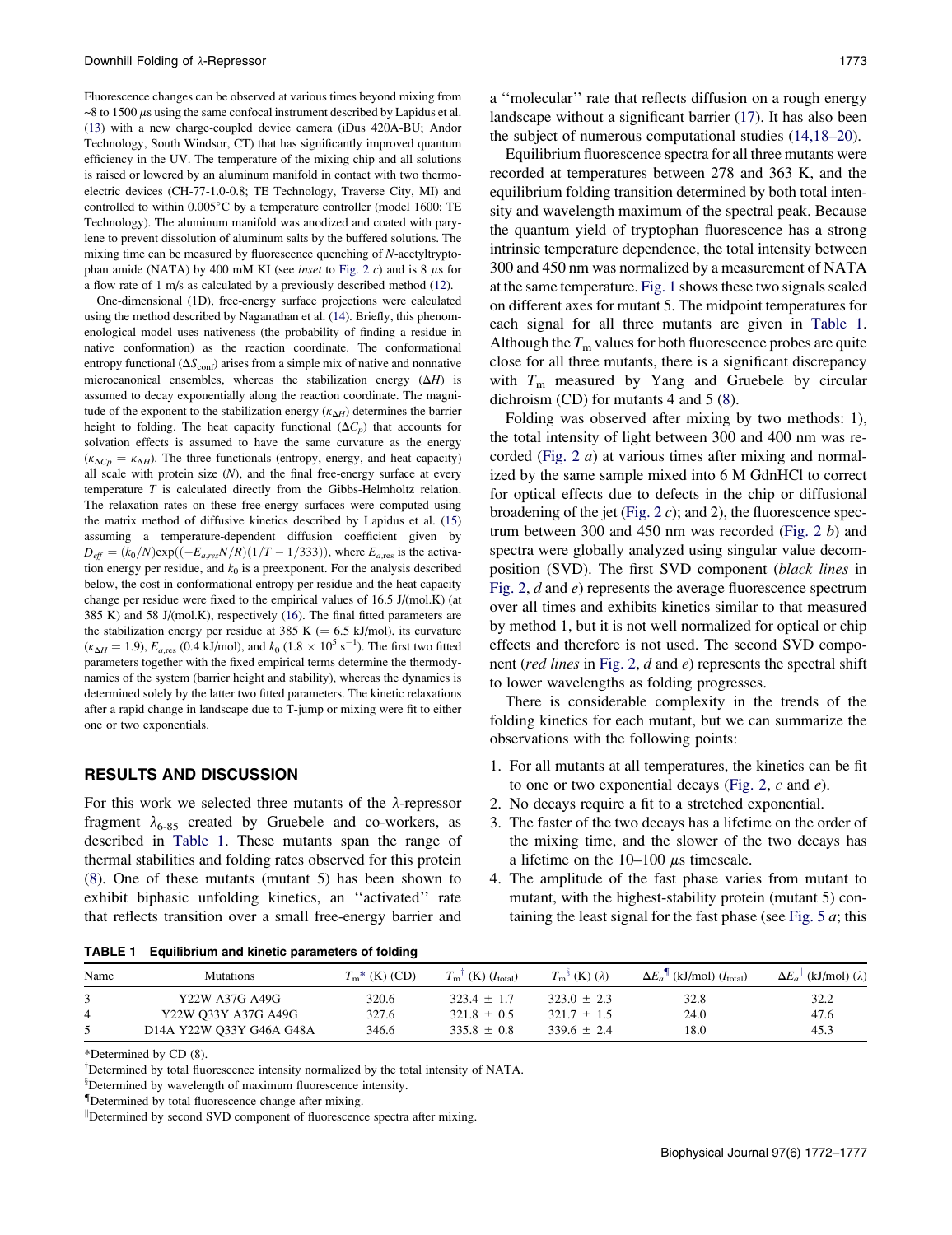<span id="page-2-0"></span>

FIGURE 1 Equilibrium folding of mutant 5 as measured by total tryptophan emission, normalized by emission of NATA (black points) and wavelength of the maximum emission (white points) at various temperatures.

trend is contrary to that observed in T-jump experiments on this and other proteins in which the most stable mutants had the largest ''molecular rate'', which is due to diffusion on a rough landscape and is only observable in cases of low or no free-energy barriers [\(5,17\)](#page-5-0)).

- 5. When observed by total intensity, the relative amplitude of the fast phase increases with temperature, but is fairly constant when observed by spectral shift.
- 6. Mutant 5 exhibits no fast phase at all as observed by spectral shift, except at the highest temperature measured (303 K; see [Fig. S1](#page-5-0) in the [Supporting Material\)](#page-5-0).

The rate of the slower decay is plotted as a function of  $1/T$  in [Fig. 3](#page-3-0) for all three mutants. Over the range of temperatures we measured, all three mutants display Arrhenius-type kinetics, with mutants 3 and 4 showing a turnover in rate at  $\sim 10^{\circ}$ C. This reflects a transition to the cold denatured state first described by Yang and Gruebele ([21\)](#page-5-0) for mutant 3. The linear portions of the curves can be fit to  $k_f = k_m \exp(-\Delta E_a/RT)$ , where  $\Delta E_a$  is given in [Table 1.](#page-1-0) For mutant 3, the rates for the spectral shift and the total intensity, as well as those measured by Yang and Gruebele ([8\)](#page-5-0) for the change in the Trp fluorescence lifetime, are in reasonable agreement with each other. However, there is no agreement in rates or activation energies for any of the probes used for mutants 4 and 5. These mutants show a qualitative similarity in the temperature dependence of rates for the total intensity and spectral shift. Extrapolation of the spectral shift rates for mutant 5 to  $\sim$ 333 K agrees with the fast ''molecular rate'' observed by Yang and Gruebele [\(17](#page-5-0)) (diamonds with points in [Fig. 3](#page-3-0) c).

Thus it appears that under the conditions observed in the mixer (low denaturant and low temperature), the folding of mutants 4 and 5 appears to involve different processes for different probes. We conclude that this is because the barrier between the folded and unfolded states is sufficiently low that different probes are sensitive to different features of the freeenergy landscape. This raises the question of why mutant 3 does not exhibit this divergence. One possible answer is that the barrier for mutant 3 is sufficiently large that all probes report the same dynamics. This explanation is substantiated by the fact that mutant 3 exhibits very little difference in  $T<sub>m</sub>$ as measured by fluorescence and CD, and is consistent with earlier results showing that a probe-dependent  $T<sub>m</sub>$  is a sensitive indicator of the approach to the downhill folding regime ([6,14,22,23](#page-5-0)). Furthermore, all three mutants follow a trend in which the divergence between the intensity and spectral shift rates decreases with decreasing thermal stability. Another explanation is that the various probes are more colocalized on the landscape than they are for mutants 4 and 5. The mutation shared by mutants 4 and 5, but not by mutant 3, is Q33Y. This mutation, which is in close contact with W22 in the folded state, may change either the order in which native contacts are made or the sensitivity of the various folding signals to particular steps in the folding path.

One way to interpret the differences in observed folding rates and equilibrium behavior is to employ a model such as that developed by Naganathan et al. [\(14](#page-5-0)), in which folding proceeds by diffusion on a 1D, free-energy surface. Under this assumption, if there is only a small free-energy barrier between the unfolded and folded states, then the observed rates and equilibrium  $T<sub>m</sub>$  will reflect the exact location of the folding signatures on the reaction coordinate ([Fig. 4](#page-4-0)  $a$ ). Thus the spectral shift is sensitive to population redistributions far from the native state, whereas the total intensity and fluorescence lifetime are sensitive close to the native state. Note that this ordering is in agreement with the general assumption that hydrophobic collapse precedes the formation of native contacts. An analysis was performed to match all the available data for mutant 5, and the results are shown in [Fig. 4](#page-4-0). [Fig. 4](#page-4-0) a shows that as the temperature decreases, the freeenergy surface becomes downhill, with a significant increase in free energy of the least-native conformations. These two features correspond to two of the building blocks of freeenergy landscapes described by Liu and Gruebele [\(24](#page-5-0)) that lead to multiexponential and probe-dependent kinetics. The predicted barrier at  $T = 338$  K is  $\sim$ 2 kJ/mol, which is slightly lower than that estimated by Yang and Gruebele ([3\)](#page-5-0).

The equilibrium signal change is plotted in [Fig. 4](#page-4-0) d and predicts a slightly lower  $T<sub>m</sub>$  for the total intensity change  $(\sim$ 336 K) compared to the spectral shift  $(\sim$ 341 K) because a switch closer to the unfolded basin will have a higher apparent stability than one closer to the native basin, in agreement with the measured  $T<sub>m</sub>$  in [Table 1](#page-1-0). Assuming the unfolded free-energy surface in 6 M GdnHCl resembles that at 373 K, we calculated the relaxation after jumping from this surface (continuous black curve in [Fig. 4](#page-4-0) a) to those at various experimental temperatures. The model predicts quasi-perfect single exponential decays [\(Fig. S2\)](#page-5-0) at all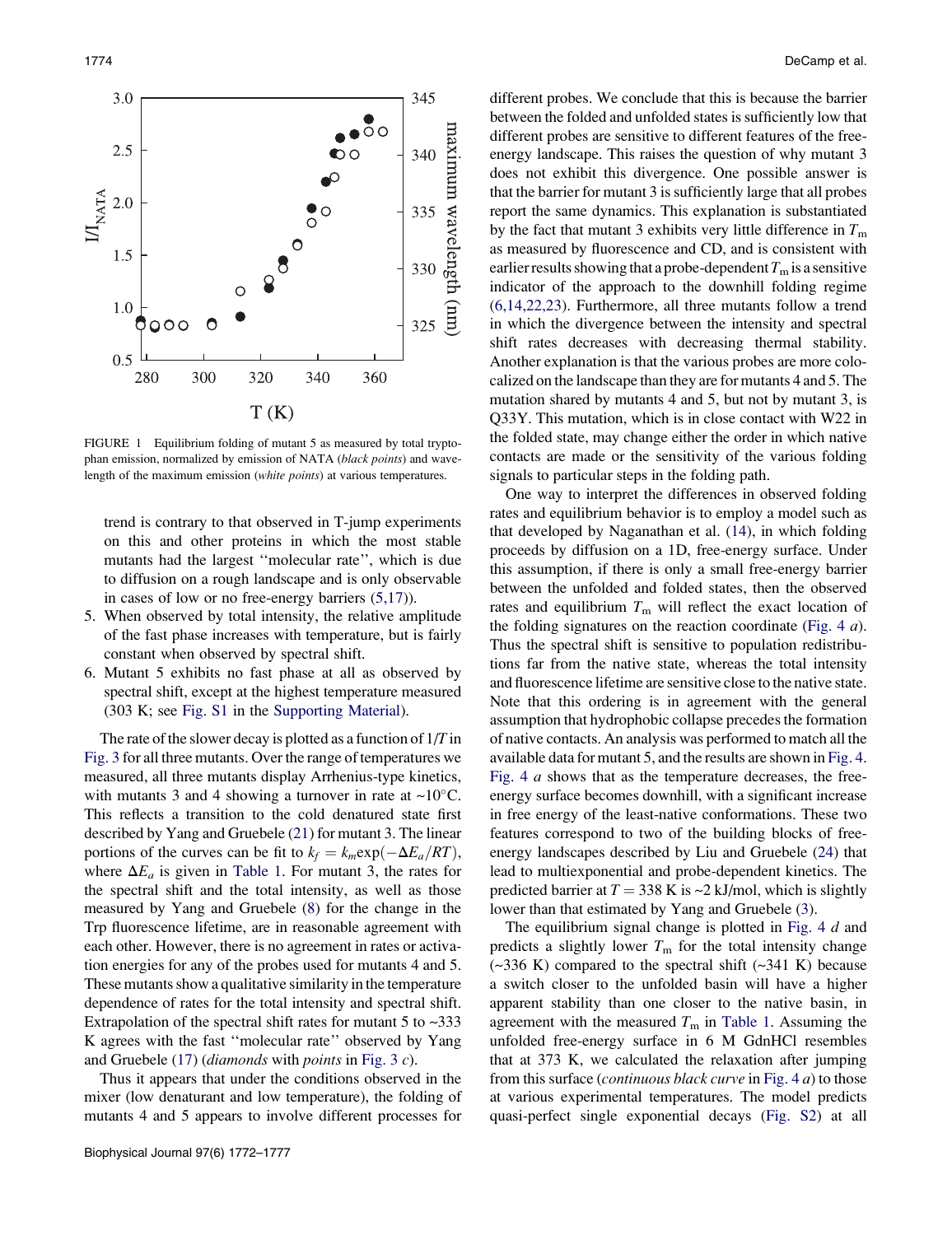<span id="page-3-0"></span>

FIGURE 2 (*a*) Fluorescence changes observed in the microfluidic mixer. The fluorescent protein in 6 M GdnHCl flows down from the top of the graph and is mixed with 100 mM phosphate buffer at a 100-fold higher flow rate, diluting the denaturant and constricting the protein to a narrow jet. Then the protein proceeds to fold, further decreasing fluorescence. (b) Fluorescent spectra observed along the jet plotted versus time.  $(c)$  The relative intensity (compared to mixing the protein into 6 M GdnHCl) over  $1.25 \times 2 \mu m$  areas of the jet is plotted as a function of time for two linear flow rates of 1.64 and 0.66 m/s. The sample is mutant 4 at 313 K. The lines are fits to one exponential ( $k_1 = 11408$  s<sup>-1</sup>; red) and two exponentials ( $k_1 =$ 9110 s<sup>-1</sup>,  $k_2 = 205,987$  s<sup>-1</sup>; *blue*). (*Inset*) The relative intensity of NATA mixed into 400 mM KI shows the mixing time for a flow rate of 1 m/s. (d) The two most significant SVD components of the time-resolved spectra representing the average (black) and difference (red) spectra. The sample is mutant 4 at 293 K. The singular values of these components are  $1.0 \times 10^6$  (*black*) and  $7.5 \times 10^4$  (*red*). (*e*) SVD amplitudes versus time.

temperatures for both probes with rates that agree well with the measured rates (dark gray circles and line and light gray *triangles* and *line* in [Fig. 4](#page-4-0)  $c$ ).

The free-energy surfaces predicted by this model also reproduce the relaxation after T-jump of the tryptophan fluorescence lifetime as measured by Yang and Gruebele ([8\)](#page-5-0). These experiments were performed at temperatures at which there is a marginal barrier  $\left(\frac{2 \text{ kJ}}{\text{mol}}\right)$ . Assuming this probe





cence intensity (circles), spectral shift (triangles), and lifetime (diamonds, observed by Yang and Gruebele (8)) for mutants 3  $(a)$ , 4  $(b)$ , and 5  $(c)$ . The rates in this work come from two exponential fits in which one of the rates is  $>10^5$  s<sup>-1</sup>. If there is no obvious decay on that timescale, the fit was constrained to a single exponential. Lines are fits to  $k_f = k_m \exp(-\Delta E_a/kT)$ , where  $\Delta E_a$  is given in [Table 1,](#page-1-0) with the thick line fitting the spectral shift rates and the thin line fitting the intensity rates. The accuracy of each rate is  $\sim$ 10% and the accuracy of each temperature is 0.2 $^{\circ}$ C.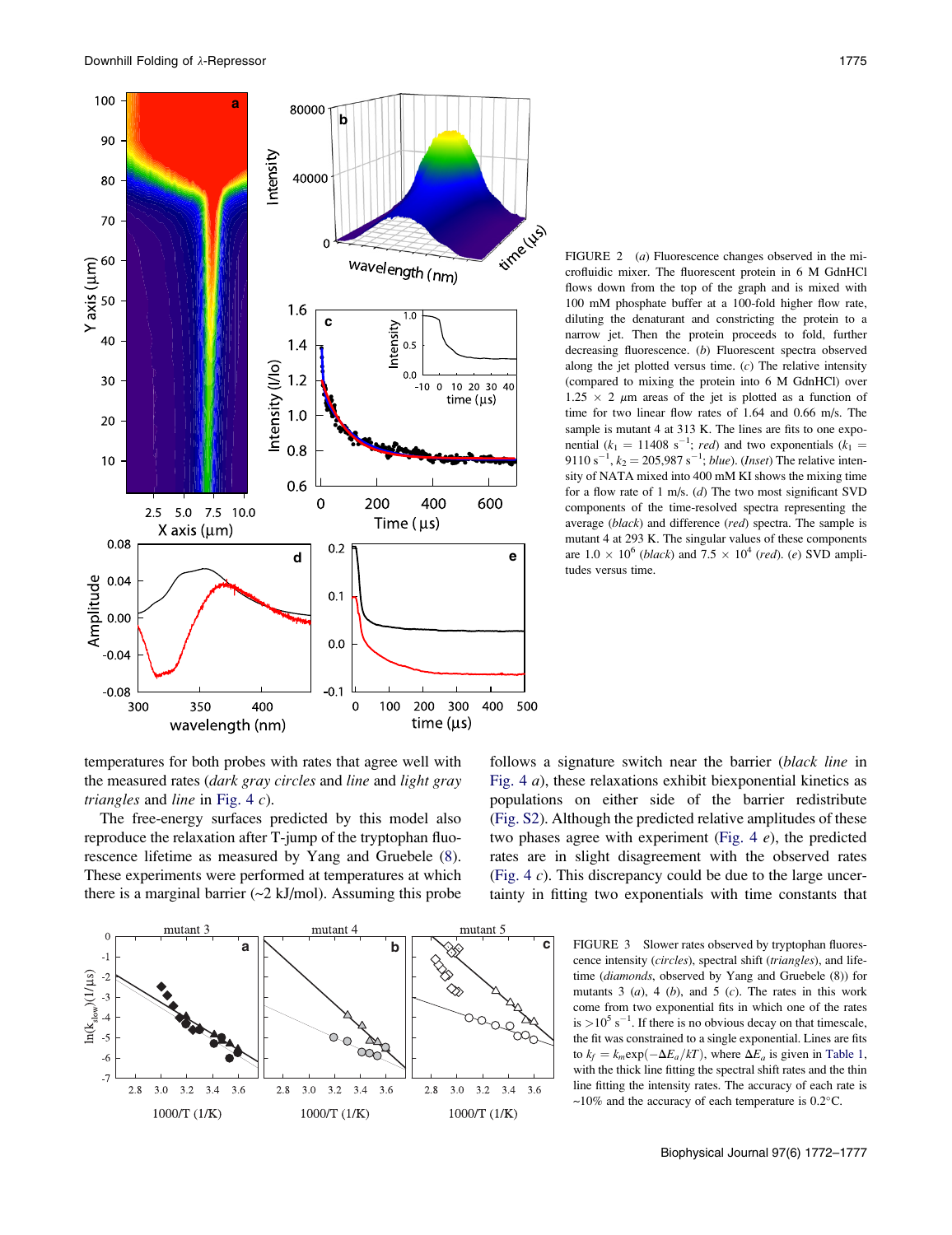<span id="page-4-0"></span>

FIGURE 4 (a) Free-energy surfaces used to model the experimental data for mutant 5 at  $T = 298$  K (dotted), 338 K (dashed), and 373 K (solid). The straight lines are the signal switches for the various probes. In all panels, the light gray, dark gray and black correspond to the tryptophan spectral shift, intensity change, and lifetime, respectively. (b) Equilibrium probability distributions of number of native contacts at the same temperatures shown in  $a.$  (c) Exponential rates predicted (lines) and measured (symbols) by all signals. The gray lines correspond to relaxation rates after jumping from 373 K, and the black lines correspond to rates after jumping up in temperature 10 K. The points are the same data plotted in Fig.  $3 c$  using the same symbols. (d) Kinetic amplitude versus temperature for all three probes. The midpoint of the gray curves and the peak of the black curve are the apparent melting temperatures for these signals. (e) Predicted (lines) and measured (points) relative amplitudes of the faster (black points and dashed line) and slower (white points and solid line) rates observed after T-jump.

vary by a factor of  $\leq$ 5 (M. Gruebele, University of Illinois, personal communication, 2008).

The kinetic results together with the equilibrium differences in  $T<sub>m</sub>$  strongly support downhill folding behavior in mutant 5. The folding diffusion coefficients at low temperatures (<300 K) can be as slow as  $10,000-20,000 s^{-1}$ , in agreement with previous empirical [\(14](#page-5-0)) and experimental estimates ([4\)](#page-5-0) while being consistent with faster experimental measurements at higher temperatures [\(3](#page-5-0)). A much larger free-energy barrier fails to reproduce differences in rates or melting temperatures for the two probes. Therefore, from this analysis we conclude that the observed dynamics at low temperatures are downhill diffusive relaxations.

A similar analysis of mutant 3 shows that the relaxation rates and  $T<sub>m</sub>$  can be probe-independent with a larger barrier (6 kJ/mol at  $T_m = 323$  K) than that for mutant 5 and if all the signal switches are colocalized ([Fig. S3\)](#page-5-0). For the switches to be the same as for mutant 5 (Fig. 4  $a$ ), the barrier for mutant 3 at the thermal midpoint must be ~8 kJ/mol, but this leads to clear biexponential kinetics at all temperatures. Therefore, it seems likely that the mutational differences between mutant 3 and mutants 4 and 5 both raise the barrier between the folded and unfolded basins and change the folding path.

Although a 1D free-energy surface does an adequate job of explaining kinetic and equilibrium observations, we cannot strictly rule out the existence of multiple reaction coordinates. Hagen ([25\)](#page-5-0) has shown that 2D landscapes with barriers can produce the nonexponential, probe-dependent kinetics often attributed to 1D downhill folding paths, although that model cannot quantitatively explain mutational and solvent effects in  $\lambda$  ([26\)](#page-5-0). Indeed, there is evidence that the submicrosecond kinetics do not conform to a 1D potential. The relaxation that occurs during mixing cannot be resolved and is faster than  $2 \times 10^5$  s<sup>-1</sup> even for the lowest temperatures measured. However, the amplitude of the fast phase can be estimated from the difference between the total intensity change and the amplitude of the slow decay ([Fig. 5](#page-5-0)). As the absolute amplitude of the slow phase decreases as the temperature ([Fig. 5](#page-5-0)  $a$ ) or GdnHCl (Fig. 5  $b$ ) increases, the amplitude of the fast phase remains relatively constant, leading to a relative decrease in the slow phase. This suggests that the fast process is a relaxation in the unfolded state that is even faster than that observed by the spectral shift switch. Indeed, placement of a switch anywhere on the surface in Fig. 4 a cannot produce submicrosecond kinetics at low temperatures without the use of a larger diffusion coefficient, which would be too large to account for the slower rates. This process may be the same as that observed by Dumont et al.  $(27)$  $(27)$  in a  $<$  5 ms burst phase detected by CD at low temperature and high viscosity in two other mutants of  $\lambda_{6-85}$ , but the timescales and temperatures are too disparate to make a quantitative comparison. The timescale of this phase is commensurate with hydrophobic collapse as observed in BBL, cytochrome  $c$ , apomyogolobin, lysozyme, and protein L ([13,28,29](#page-5-0)), so we assume this is the same process in  $\lambda$ . Using a 1D globally downhill surface for BBL, Li et al. ([4\)](#page-5-0) concluded that the observed fast collapse must progress along a reaction coordinate orthogonal to nativeness. This may be true as well for  $\lambda$ , but our inability to fully resolve this process prevents unequivocal assignment to a particular coordinate. Furthermore, measurements of intramolecular diffusion in protein L and protein G show that it slows down dramatically upon dilution of the denaturant ([30\)](#page-5-0), so the effective ''roughness'' of the landscape will change during mixing. Nevertheless, the fact that a submicrosecond